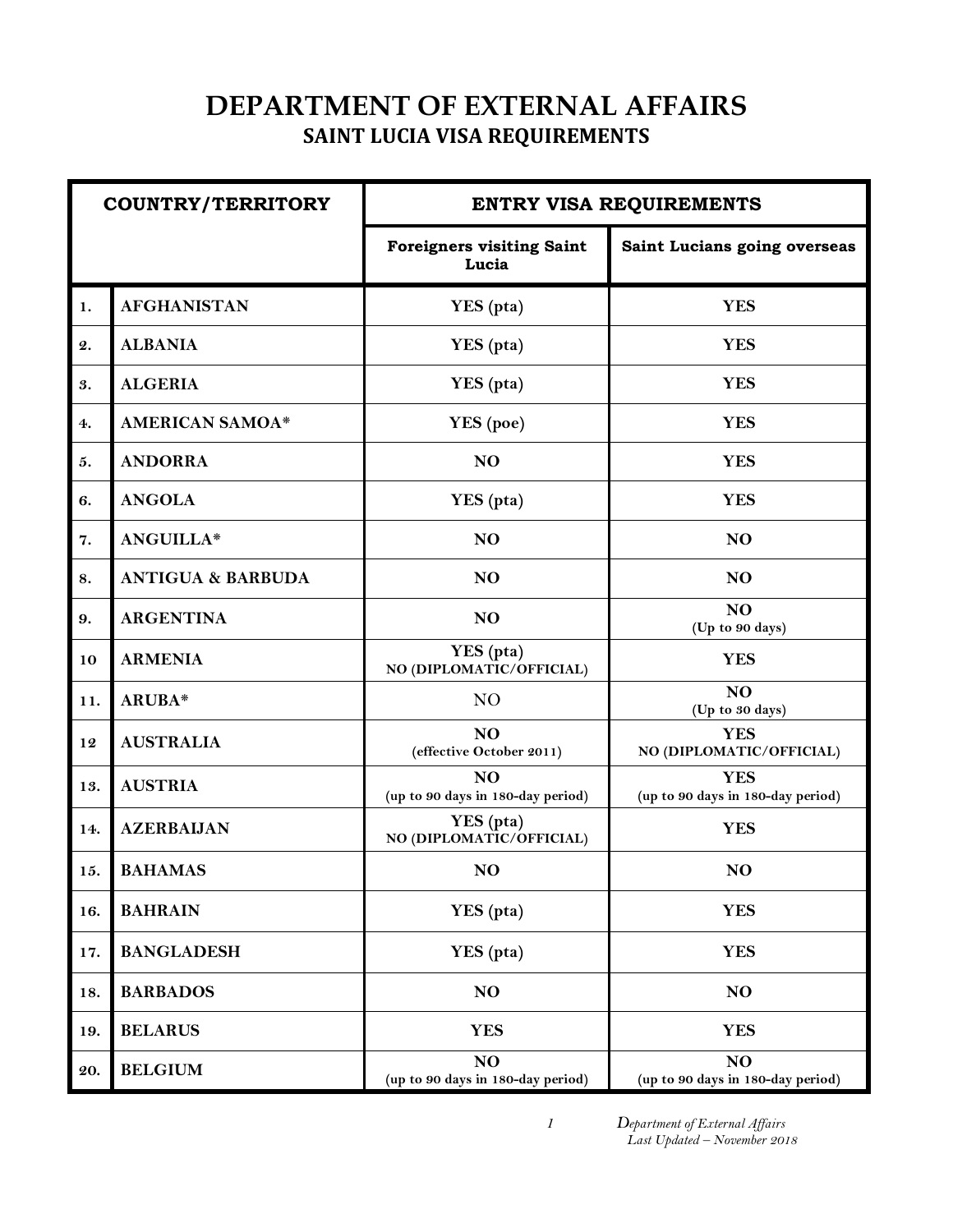|     | <b>COUNTRY/TERRITORY</b>        |                                           | <b>ENTRY VISA REQUIREMENTS</b>                      |
|-----|---------------------------------|-------------------------------------------|-----------------------------------------------------|
|     |                                 | <b>Foreigners visiting Saint</b><br>Lucia | Saint Lucians going overseas                        |
| 21. | <b>BELIZE</b>                   | N <sub>O</sub>                            | N <sub>O</sub>                                      |
| 22. | <b>BERMUDA*</b>                 | N <sub>O</sub>                            | NO                                                  |
| 23. | <b>BENIN</b>                    | YES (poe)                                 | <b>YES</b>                                          |
| 24. | <b>BHUTAN</b>                   | YES (poe)                                 | <b>YES</b>                                          |
| 25. | <b>BOLIVIA</b>                  | YES (poe)                                 | <b>YES</b>                                          |
| 26. | <b>BONAIRE</b>                  | N <sub>O</sub>                            | N <sub>O</sub>                                      |
| 27. | <b>BOSNIA &amp; HERZEGOVINA</b> | N <sub>O</sub>                            | NO<br>NO (DIPLOMATIC/OFFICIAL                       |
| 28. | <b>BOTSWANA</b>                 | N <sub>O</sub>                            | NO                                                  |
| 29. | <b>BRAZIL</b>                   | N <sub>O</sub>                            | <b>YES</b><br>NO (DIPLOMATIC/OFFICIAL)              |
| 30  | <b>BRUNEI DARUSSALAM</b>        | N <sub>O</sub>                            | <b>YES</b>                                          |
| 31. | <b>BULGARIA</b>                 | NO<br>(up to 90 days in 180-day period)   | N <sub>O</sub><br>(up to 90 days in 180-day period) |
| 32  | <b>BURUNDI</b>                  | YES (poe)                                 | NO                                                  |
| 33. | <b>BURKINA FASO</b>             | YES (poe)                                 | <b>YES</b>                                          |
| 34. | <b>CAMBODIA</b>                 | YES (poe)                                 | <b>YES</b>                                          |
| 35. | <b>CAMEROON</b>                 | YES (poe)                                 | <b>YES</b>                                          |
| 36. | <b>CANADA</b>                   | NO                                        | YES (effective October 2013)                        |
| 37. | <b>CAPE VERDE ISLANDS</b>       | YES (poe)                                 | <b>YES</b>                                          |
| 38. | <b>CAYMAN ISLANDS*</b>          | NO                                        | <b>YES</b>                                          |
| 39. | CENTRAL AFRICAN REPUBLIC        | YES (pta)                                 | <b>YES</b>                                          |
| 40. | <b>CHAD</b>                     | YES (pta)                                 | <b>YES</b>                                          |
| 41. | <b>CHILE</b>                    | NO                                        | N <sub>O</sub>                                      |
| 42. | CHINA, PEOPLE'S REPUBLIC OF     | N <sub>O</sub>                            | <b>YES</b>                                          |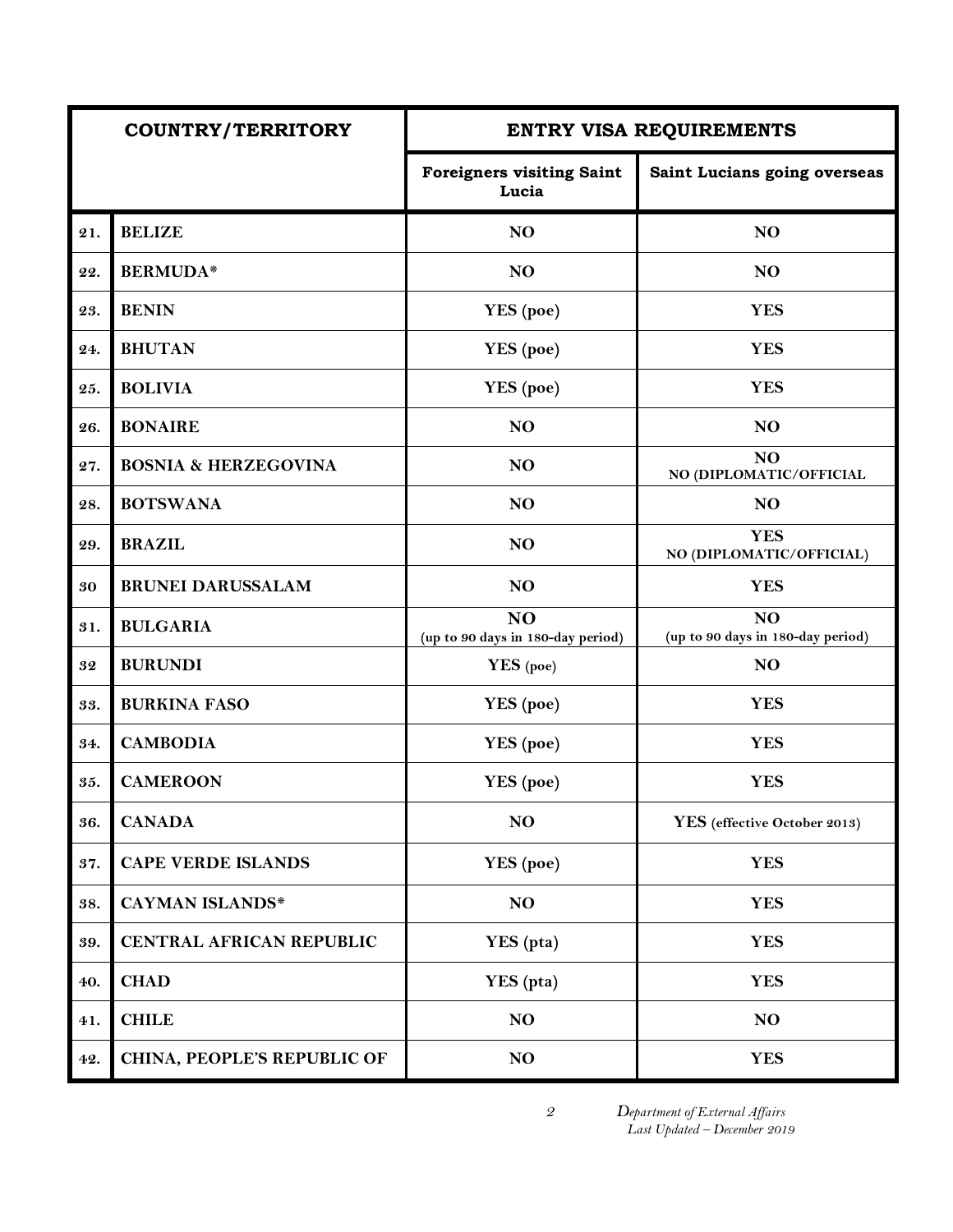|     | <b>COUNTRY/TERRITORY</b>                                     |                                                     | <b>ENTRY VISA REQUIREMENTS</b>                       |
|-----|--------------------------------------------------------------|-----------------------------------------------------|------------------------------------------------------|
|     |                                                              | <b>Foreigners visiting Saint</b><br>Lucia           | Saint Lucians going overseas                         |
| 43. | <b>COLOMBIA</b>                                              | YES (pta)                                           | N <sub>O</sub><br>YES - Study/Medical/Business)      |
| 44. | <b>COMOROS</b>                                               | YES (poe)                                           | NO                                                   |
| 45. | CONGO, DEMOCRATIC<br>PEOPLE'S REPULIC OF (Congo<br>Kinshasa) | YES (pta)                                           | <b>YES</b>                                           |
| 46. | CONGO, PEOPLE'S REPUBLIC                                     | YES (pta)                                           | <b>YES</b>                                           |
| 47. | <b>COOK ISLANDS*</b>                                         | YES (pta)                                           | N <sub>O</sub>                                       |
| 48. | <b>COSTA RICA</b>                                            | N <sub>O</sub>                                      | NO                                                   |
| 49. | <b>CROATIA</b>                                               | YES (pta)<br>NO (DIPLOMATIC/OFFICIAL)               | N <sub>O</sub><br>(up to 90 days in 180-day period)  |
| 50. | <b>CUBA</b>                                                  | N <sub>O</sub>                                      | N <sub>O</sub>                                       |
| 51. | <b>CURACAO</b>                                               | <b>NO</b>                                           | NO                                                   |
| 52. | <b>CYPRUS</b>                                                | N <sub>O</sub><br>(up to 90 days in 180-day period) | N <sub>O</sub><br>(up to 90 days in 180-day period)  |
| 53. | <b>CZECH REPUBLIC</b>                                        | <b>NO</b><br>(up to 90 days in 180-day period)      | NO <sub>1</sub><br>(up to 90 days in 180-day period) |
| 54. | <b>DENMARK</b>                                               | N <sub>O</sub><br>(up to 90 days in 180-day period) | N <sub>O</sub><br>(up to 90 days in 180-day period)  |
| 55. | <b>DJIBOUTI</b>                                              | YES (poe)                                           | <b>YES</b>                                           |
| 56. | <b>DOMINICA</b>                                              | NO                                                  | N <sub>O</sub><br>(Tourist Card upon arrival)        |
| 57. | <b>DOMINICAN REPUBLIC</b>                                    | YES (pta)                                           | NO<br>(Tourist Card)                                 |
| 58. | <b>ECUADOR</b>                                               | YES (poe)                                           | NO<br>(up to 90 days)                                |
| 59. | <b>EGYPT</b>                                                 | YES (pta)                                           | <b>YES</b>                                           |
| 60. | <b>EL SALVADOR</b>                                           | YES (poe)                                           | NO<br>(Tourist Card upon arrival)                    |
| 61. | <b>EQUATORIAL GUINEA</b>                                     | YES (poe)                                           | <b>YES</b>                                           |
| 62. | <b>ERITREA</b>                                               | YES (pta)                                           | <b>YES</b>                                           |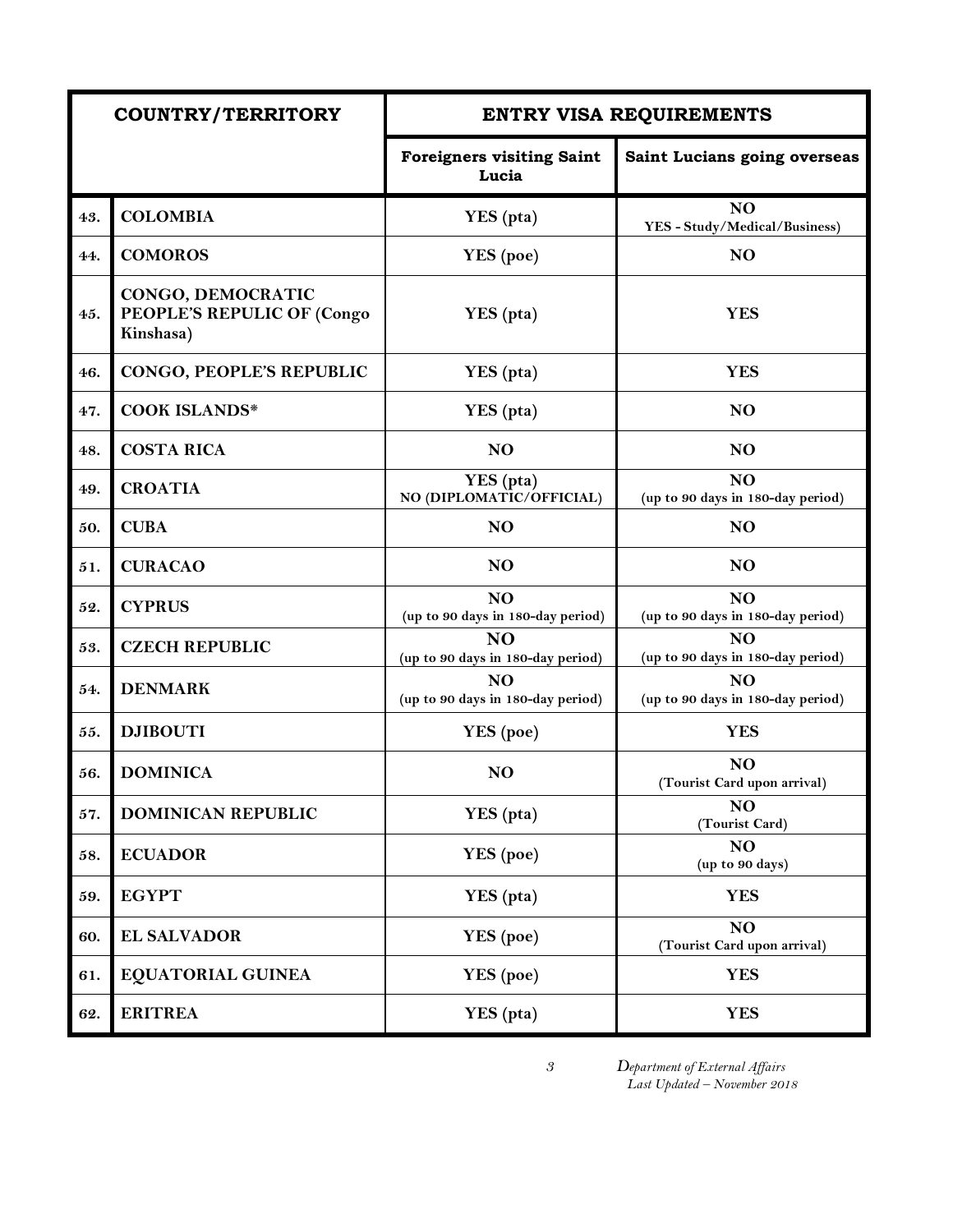|     | <b>COUNTRY/TERRITORY</b> |                                                      | <b>ENTRY VISA REQUIREMENTS</b>                           |
|-----|--------------------------|------------------------------------------------------|----------------------------------------------------------|
|     |                          | <b>Foreigners visiting Saint</b><br>Lucia            | Saint Lucians going overseas                             |
| 63. | <b>ESTONIA</b>           | N <sub>O</sub><br>(Up to 90 days in 180-day period)  | N <sub>O</sub><br>(Up to 90 days in 180-day period)      |
| 64. | <b>ETHIOPIA</b>          | YES (poe)                                            | <b>YES</b>                                               |
| 65. | <b>FAROE ISLAND*</b>     | NO                                                   | <b>YES</b>                                               |
| 66  | <b>FIJI</b>              | NO                                                   | NO                                                       |
| 67. | <b>FINLAND</b>           | NO<br>(up to 90 days in 180-day period)              | NO<br>(up to 90 days in 180-day period)                  |
| 68. | <b>FRANCE</b>            | NO <sub>1</sub><br>(up to 90 days in 180-day period) | N <sub>O</sub><br>(up to 90 days in 180-day period)      |
| 69. | <b>FRENCH GUIANA*</b>    | NO                                                   | NO (up to 15 days)                                       |
| 70. | <b>FRENCH POLYNESIA</b>  | N <sub>O</sub>                                       | <b>YES</b>                                               |
| 71. | <b>GABON</b>             | YES (poe)                                            | <b>YES</b>                                               |
| 72. | <b>GAMBIA</b>            | YES (poe)                                            | <b>YES</b>                                               |
| 73. | <b>GEORGIA</b>           | N <sub>O</sub>                                       | N <sub>O</sub><br>(up to 360 days -effective April 2012) |
| 74. | <b>GERMANY</b>           | NO<br>(up to 90 days in 180-day period)              | NO<br>(up to 90 days in 180-day period)                  |
| 75. | <b>GHANA</b>             | <b>YES</b> (poe)                                     | <b>YES</b>                                               |
| 76. | GIBRALTAR*               | NO                                                   | N <sub>O</sub>                                           |
| 77. | <b>GREECE</b>            | N <sub>O</sub><br>(up to 90 days in 180-day period   | NO<br>(up to 90 days in 180-day period                   |
| 78. | <b>GRENADA</b>           | NO                                                   | NO                                                       |
| 79. | <b>GREENLAND*</b>        | NO                                                   | NO (up to 90 days)                                       |
| 80. | <b>GUADELOUPE</b>        | NO                                                   | NO<br>(Up to 15 days)                                    |
| 81. | GUAM*                    | NO                                                   | NO                                                       |
| 82. | <b>GUATEMALA</b>         | YES (poe)                                            | NO                                                       |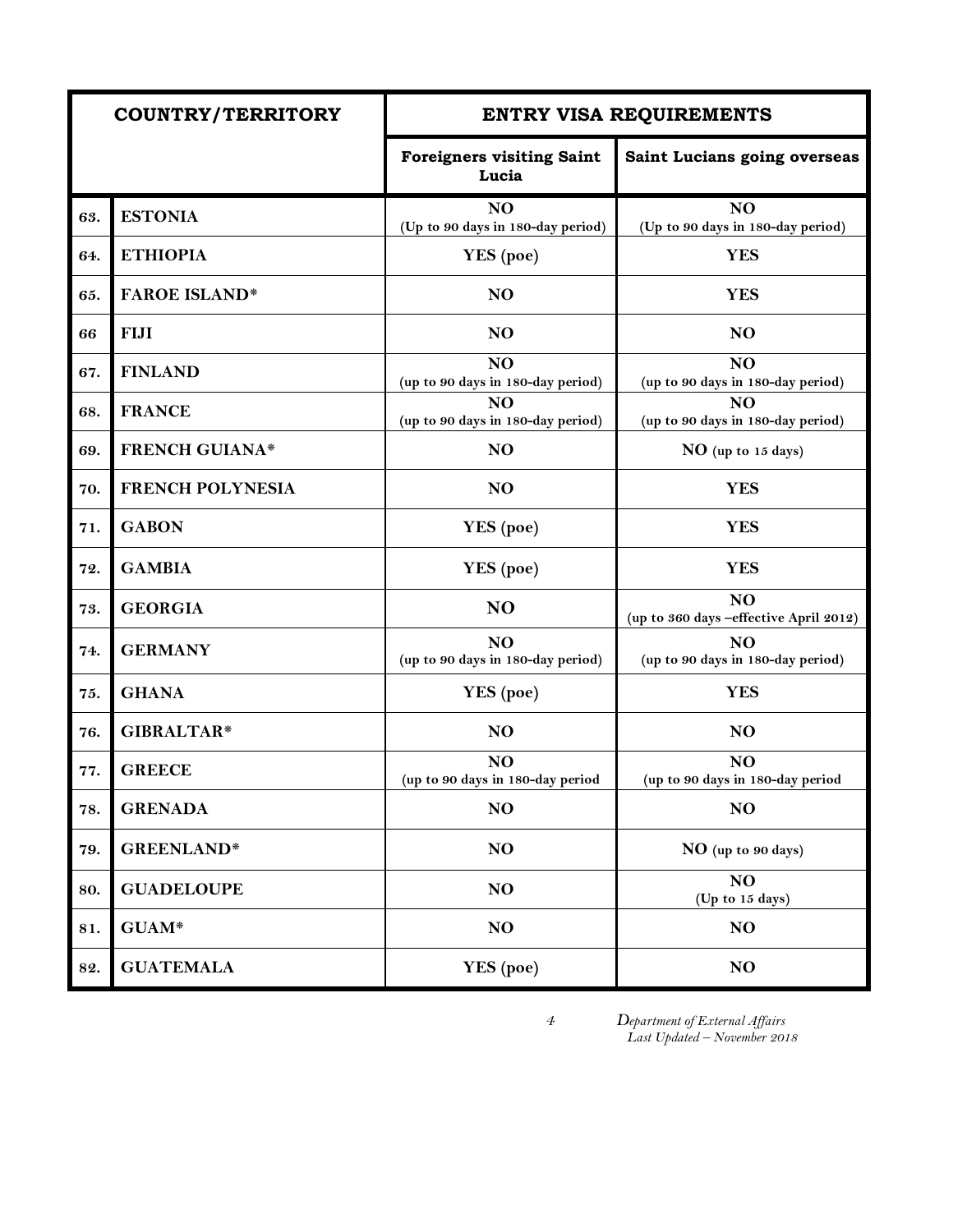|      | <b>COUNTRY/TERRITORY</b>        |                                                     | ENTRY VISA REQUIREMENTS                             |
|------|---------------------------------|-----------------------------------------------------|-----------------------------------------------------|
|      |                                 | <b>Foreigners visiting Saint</b><br>Lucia           | Saint Lucians going<br>overseas                     |
| 83.  | <b>GUERNSEY*</b>                | N <sub>O</sub>                                      | N <sub>O</sub>                                      |
| 84.  | <b>GUINEA</b>                   | YES (poe)                                           | <b>YES</b>                                          |
| 85.  | <b>GUINEA-BISSAU</b>            | YES (poe)                                           | <b>YES</b>                                          |
| 86.  | <b>GUYANA</b>                   | N <sub>O</sub>                                      | N <sub>O</sub>                                      |
| 87.  | <b>HAITI</b>                    | <b>YES</b><br>NO (DIPLOMATIC/OFFICIAL)              | N <sub>O</sub>                                      |
| 88.  | <b>HONDURAS</b>                 | YES (poe)                                           | N <sub>O</sub>                                      |
| 89.  | <b>HONG KONG</b>                | N <sub>O</sub>                                      | N <sub>O</sub>                                      |
| 90   | <b>HUNGARY</b>                  | N <sub>O</sub><br>(up to 90 days in 180-day period) | N <sub>O</sub><br>(up to 90 days in 180-day period) |
| 91.  | <b>ICELAND</b>                  | NO                                                  | <b>YES</b>                                          |
| 92.  | <b>INDIA</b>                    | YES (poe)                                           | <b>YES</b>                                          |
| 93.  | <b>INDONESIA</b>                | YES (pta)                                           | <b>YES</b>                                          |
| 94.  | <b>ISLAMIC REPUBLIC OF IRAN</b> | YES (pta)                                           | <b>YES</b>                                          |
| 95.  | <b>IRAQ</b>                     | YES (pta)                                           | <b>YES</b>                                          |
| 96.  | <b>IRELAND</b>                  | N <sub>O</sub>                                      | N <sub>O</sub>                                      |
| 97.  | <b>ISRAEL</b>                   | N <sub>O</sub>                                      | N <sub>O</sub>                                      |
| 98.  | <b>ISLE OF MAN*</b>             | N <sub>O</sub>                                      | NO                                                  |
| 99.  | <b>ITALY</b>                    | NO<br>(up to 90 days in 180-day period              | NO<br>(up to 90 days in 180-day period              |
| 100. | <b>IVORY COAST</b>              | YES (poe)                                           | <b>YES</b>                                          |
| 101. | <b>JAMAICA</b>                  | N <sub>O</sub>                                      | N <sub>O</sub>                                      |
| 102. | <b>JAPAN</b>                    | NO                                                  | <b>YES</b>                                          |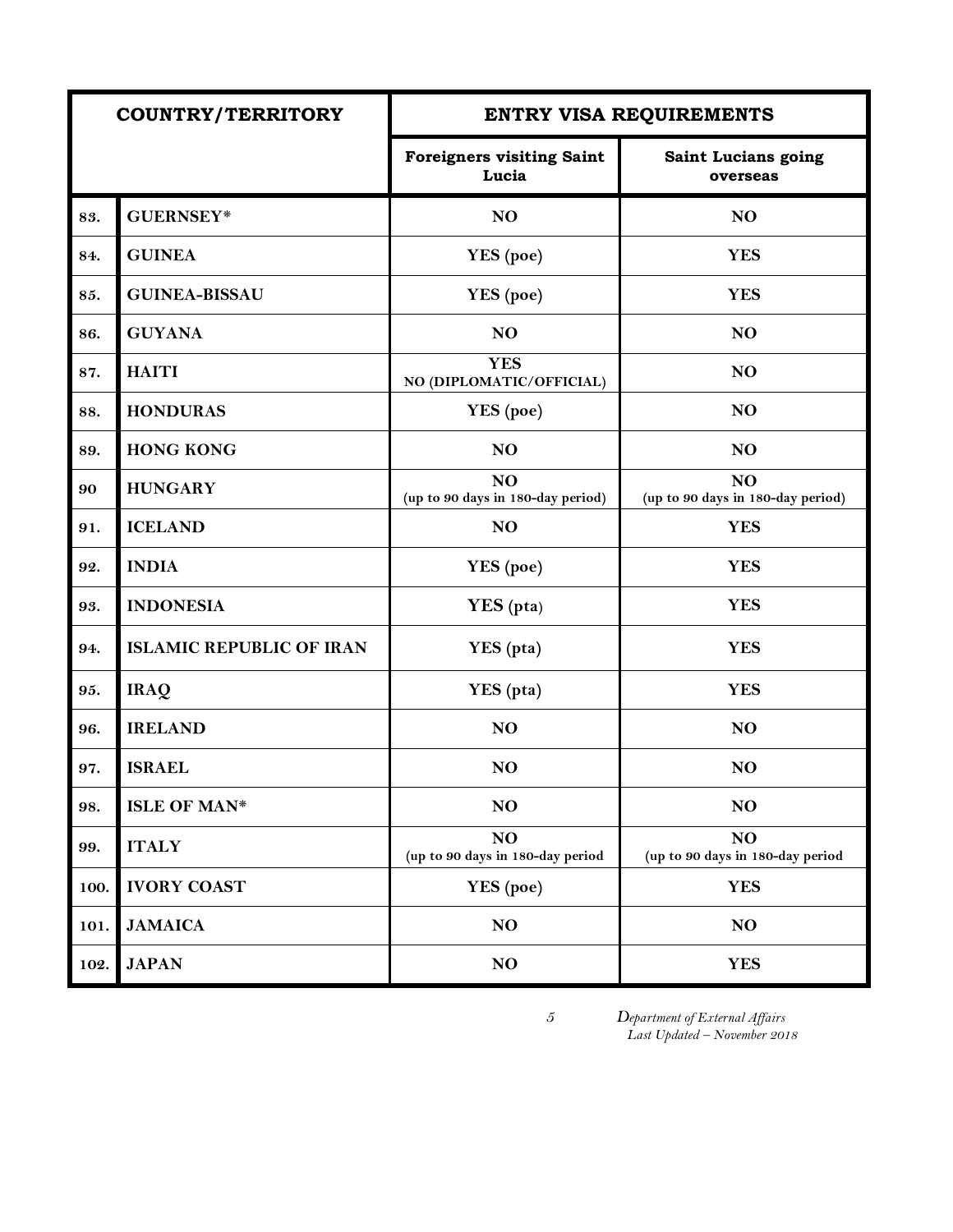| <b>COUNTRY/TERRITORY</b> |                                           | <b>ENTRY VISA REQUIREMENTS</b>                      |                                                     |
|--------------------------|-------------------------------------------|-----------------------------------------------------|-----------------------------------------------------|
|                          |                                           | <b>Foreigners visiting Saint</b><br>Lucia           | Saint Lucians going<br>overseas                     |
| 103.                     | <b>JERSEY*</b>                            | N <sub>O</sub>                                      | N <sub>O</sub>                                      |
| 104.                     | <b>JORDAN</b>                             | YES (pta)                                           | <b>YES</b>                                          |
| 105.                     | <b>KAZAKHSTAN</b>                         | YES (pta)                                           | <b>YES</b>                                          |
| 106.                     | <b>KENYA</b>                              | YES (poe)                                           | N <sub>O</sub>                                      |
| 107.                     | <b>KIRIBATI</b>                           | N <sub>O</sub>                                      | <b>YES</b>                                          |
| 108.                     | KOREA (NORTH), DEM.<br><b>REPUBLIC OF</b> | YES (pta)                                           | <b>YES</b>                                          |
| 109.                     | KOREA, (SOUTH)<br><b>REPUBLIC OF</b>      | N <sub>O</sub>                                      | N <sub>O</sub>                                      |
| 110.                     | <b>KUWAIT</b>                             | NO                                                  | <b>YES</b>                                          |
| 111.                     | <b>KYRGYZSTAN</b>                         | YES (poe)                                           | <b>YES</b>                                          |
| 112.                     | <b>LAOS</b>                               | YES (pta)                                           | <b>YES</b>                                          |
| 113.                     | <b>LATVIA</b>                             | <b>NO</b><br>(up to 90 days in 180-day period)      | N <sub>O</sub><br>(up to 90 days in 180-day period) |
| 114.                     | <b>LEBANON</b>                            | YES (pta)                                           | <b>YES</b>                                          |
| 115.                     | <b>LESOTHO</b>                            | N <sub>O</sub>                                      | <b>YES</b>                                          |
| 116.                     | <b>LIBERIA</b>                            | YES (pta)                                           | <b>YES</b>                                          |
| 117.                     | LIBYAN ARAB JAMAHRIYA<br>(LIBYA)          | YES (pta)                                           | <b>YES</b>                                          |
| 118.                     | <b>LIECHTENSTEIN</b>                      | N <sub>O</sub>                                      | N <sub>O</sub>                                      |
| 119.                     | <b>LITHUANIA</b>                          | N <sub>O</sub><br>(up to 90 days in 180-day period) | N <sub>O</sub><br>(up to 90 days in 180-day period) |
| 120.                     | <b>LUXEMBOURG</b>                         | N <sub>O</sub><br>(up to 90 days in 180-day period) | N <sub>O</sub><br>(up to 90 days in 180-day period) |
| 121.                     | <b>MACAU</b>                              | <b>YES</b> (poe)                                    | N <sub>O</sub>                                      |
| 122.                     | MACEDONIA, REPUBLIC<br>OF                 | YES (pta)<br>NO (DIPLOMATIC/OFFICIAL                | <b>YES</b>                                          |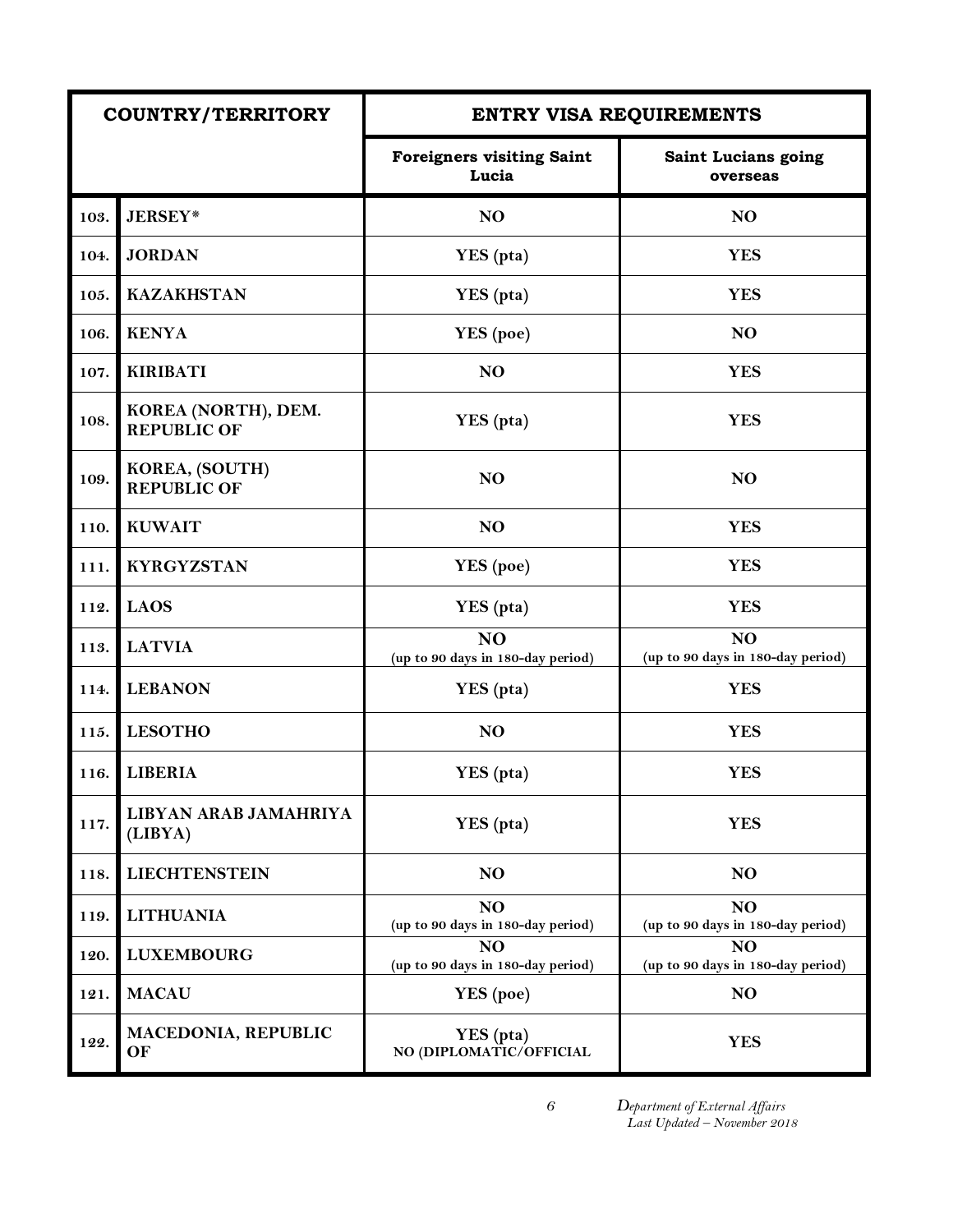| <b>COUNTRY/TERRITORY</b> |                         |                                                     | ENTRY VISA REQUIREMENTS                                                                                                              |
|--------------------------|-------------------------|-----------------------------------------------------|--------------------------------------------------------------------------------------------------------------------------------------|
|                          |                         | <b>Foreigners visiting Saint</b><br>Lucia           | Saint Lucians going overseas                                                                                                         |
| 123.                     | <b>MADAGASCAR</b>       | YES (poe)                                           | <b>YES</b>                                                                                                                           |
| 124.                     | <b>MALAWI</b>           | N <sub>O</sub>                                      | NO                                                                                                                                   |
| 125.                     | <b>MALAYSIA</b>         | YES (poe)                                           | N <sub>O</sub>                                                                                                                       |
| 126.                     | <b>MALDIVES</b>         | N <sub>O</sub>                                      | <b>YES</b>                                                                                                                           |
| 127.                     | <b>MALI</b>             | YES (poe)                                           | <b>YES</b>                                                                                                                           |
| 128.                     | <b>MALTA</b>            | N <sub>O</sub><br>(up to 90 days in 180-day period) | N <sub>O</sub><br>(up to 90 days in 180-day period)                                                                                  |
| 129.                     | MAYOTTE*                | N <sub>O</sub>                                      | <b>YES</b>                                                                                                                           |
| 130.                     | <b>MARSHALL ISLANDS</b> | N <sub>O</sub>                                      | YES (poe)                                                                                                                            |
| 131.                     | MARTINIQUE*             | N <sub>O</sub>                                      | N <sub>O</sub><br>(up to 15 days)                                                                                                    |
| 132.                     | <b>MAURITANIA</b>       | YES (poe)                                           | <b>YES</b>                                                                                                                           |
| 133.                     | <b>MAURITIUS</b>        | N <sub>O</sub>                                      | YES (poe)                                                                                                                            |
| 134.                     | <b>MEXICO</b>           | N <sub>O</sub>                                      | <b>YES</b><br>NO (DIPLOMATIC/OFFICIAL<br>(From May 1, 2011, holders of U.S. Visas are exempt from<br>obtaining visas to enter Mexico |
| 135.                     | <b>MICRONESIA</b>       | N <sub>O</sub>                                      | NO<br>(up to 1 month)                                                                                                                |
| 136.                     | <b>MOLDOVA</b>          | YES (pta)<br>NO (DIPLOMATIC/OFFICIAL                | <b>YES</b>                                                                                                                           |
| 137.                     | <b>MONACO</b>           | N <sub>O</sub>                                      | <b>YES</b>                                                                                                                           |
| 138.                     | <b>MONGOLIA</b>         | YES (poe)                                           | <b>YES</b>                                                                                                                           |
| 139.                     | <b>MONTENEGRO</b>       | NO                                                  | <b>YES</b>                                                                                                                           |
| 140.                     | MONSTERRAT*             | NO                                                  | NO                                                                                                                                   |
| 141.                     | <b>MORROCO</b>          | YES (pta)                                           | <b>YES</b>                                                                                                                           |
| 142.                     | <b>MOZAMBIQUE</b>       | YES (poe)                                           | <b>YES</b>                                                                                                                           |
| 143.                     | <b>MYANMAR (BURMA)</b>  | YES (pta)                                           | <b>YES</b>                                                                                                                           |
| 144.                     | <b>NAMIBIA</b>          | NO                                                  | <b>YES</b>                                                                                                                           |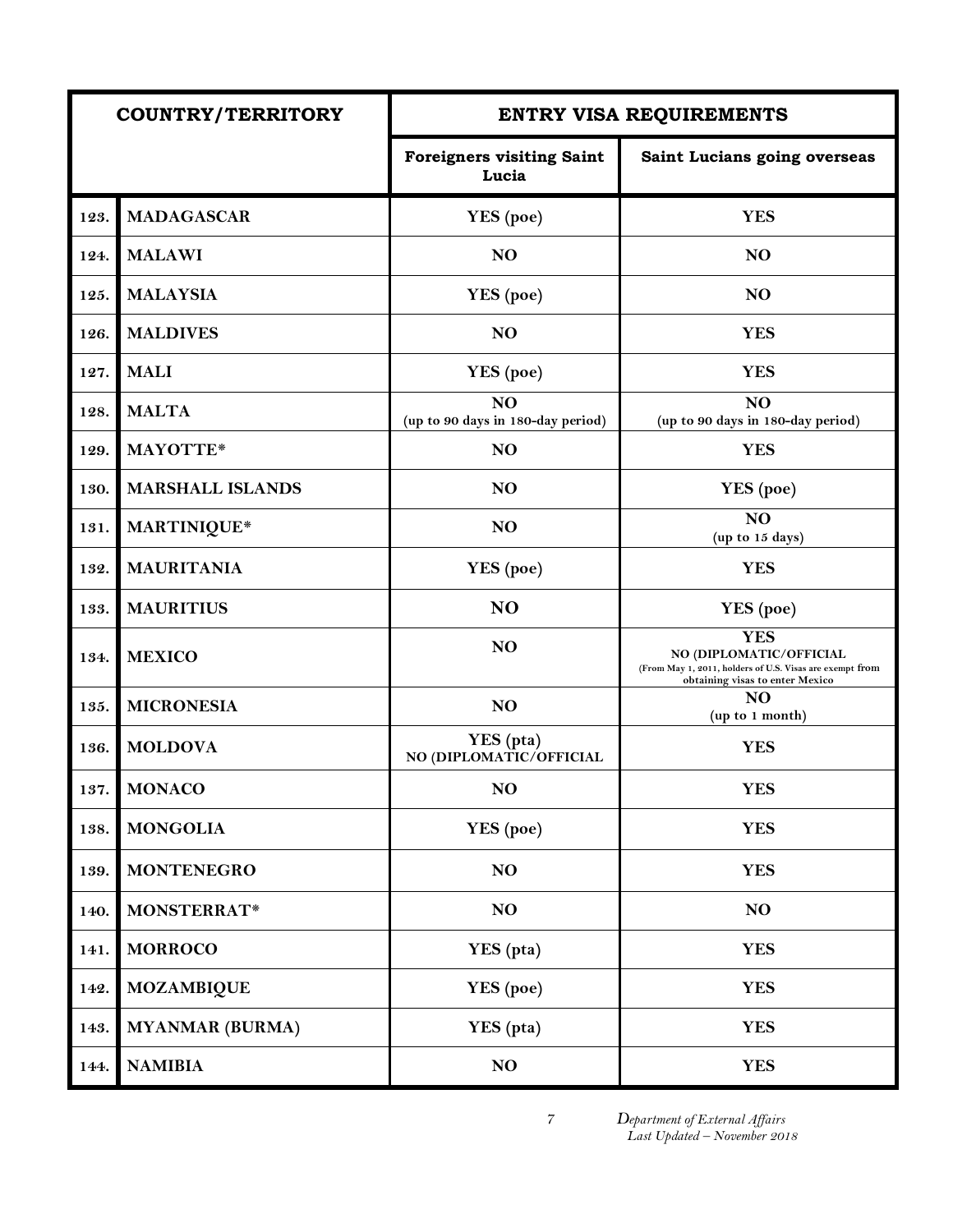|      | <b>COUNTRY/TERRITORY</b>            |                                                     | <b>ENTRY VISA REQUIREMENTS</b>          |
|------|-------------------------------------|-----------------------------------------------------|-----------------------------------------|
|      |                                     | <b>Foreigners visiting Saint</b><br>Lucia           | Saint Lucians going overseas            |
| 145. | <b>NAURU</b>                        | NO                                                  | <b>YES</b>                              |
| 146. | <b>NEPAL</b>                        | YES (pta)                                           | <b>YES</b>                              |
| 147. | NETHERLANDS, KINGDOM OF             | N <sub>O</sub><br>(up to 90 days in 180-day period) | NO<br>(up to 90 days in 180-day period) |
| 148. | NEW CALEDONIA                       |                                                     | <b>YES</b>                              |
| 149. | <b>NEW ZEALAND</b>                  | N <sub>O</sub>                                      | <b>YES</b>                              |
| 150. | <b>NICARAGUA</b>                    | YES (poe)                                           | N <sub>O</sub>                          |
| 151. | <b>NIGER</b>                        | YES (pta)                                           | <b>YES</b>                              |
| 152. | <b>NIGERIA</b>                      | YES (pta)                                           | <b>YES</b>                              |
| 153. | NORTHERN MARIANA<br><b>ISLANDS*</b> | N <sub>O</sub>                                      | N <sub>O</sub>                          |
| 154. | <b>NORWAY</b>                       | N <sub>O</sub><br>(up to 90 days in 180-day period) | NO<br>(up to 90 days in 180-day period) |
| 155. | <b>OMAN</b>                         | YES (pta)                                           | <b>YES</b>                              |
| 156. | <b>PAKISTAN</b>                     | YES (pta)                                           | <b>YES</b>                              |
| 157. | <b>PALAU</b>                        | <b>YES</b> (poe)                                    | N <sub>O</sub>                          |
| 158. | <b>PALESTINE</b>                    | YES (pta)                                           | <b>YES</b>                              |
| 159  | <b>PANAMA</b>                       | N <sub>O</sub>                                      | NO<br>(Tourist Card)                    |
| 160. | PAPUA NEW GUINEA                    | <b>YES</b> (poe)                                    | <b>YES</b>                              |
| 161. | <b>PARAGUAY</b>                     | <b>YES</b> (poe)                                    | <b>YES</b>                              |
| 162. | <b>PERU</b>                         | <b>YES</b> (poe)                                    | NO<br>(up to 3 months)                  |
| 163. | <b>PHILIPPINES</b>                  | YES (poe)                                           | <b>YES</b>                              |
| 164. | <b>POLAND</b>                       | NO<br>(up to 90 days in 180-day period)             | NO<br>(up to 90 days in 180-day period) |
| 165. | <b>PORTUGAL</b>                     | N <sub>O</sub><br>(up to 90 days in 180-day period) | NO<br>(up to 90 days in 180-day period) |
| 166. | <b>QATAR</b>                        | YES (pta)                                           | <b>YES</b>                              |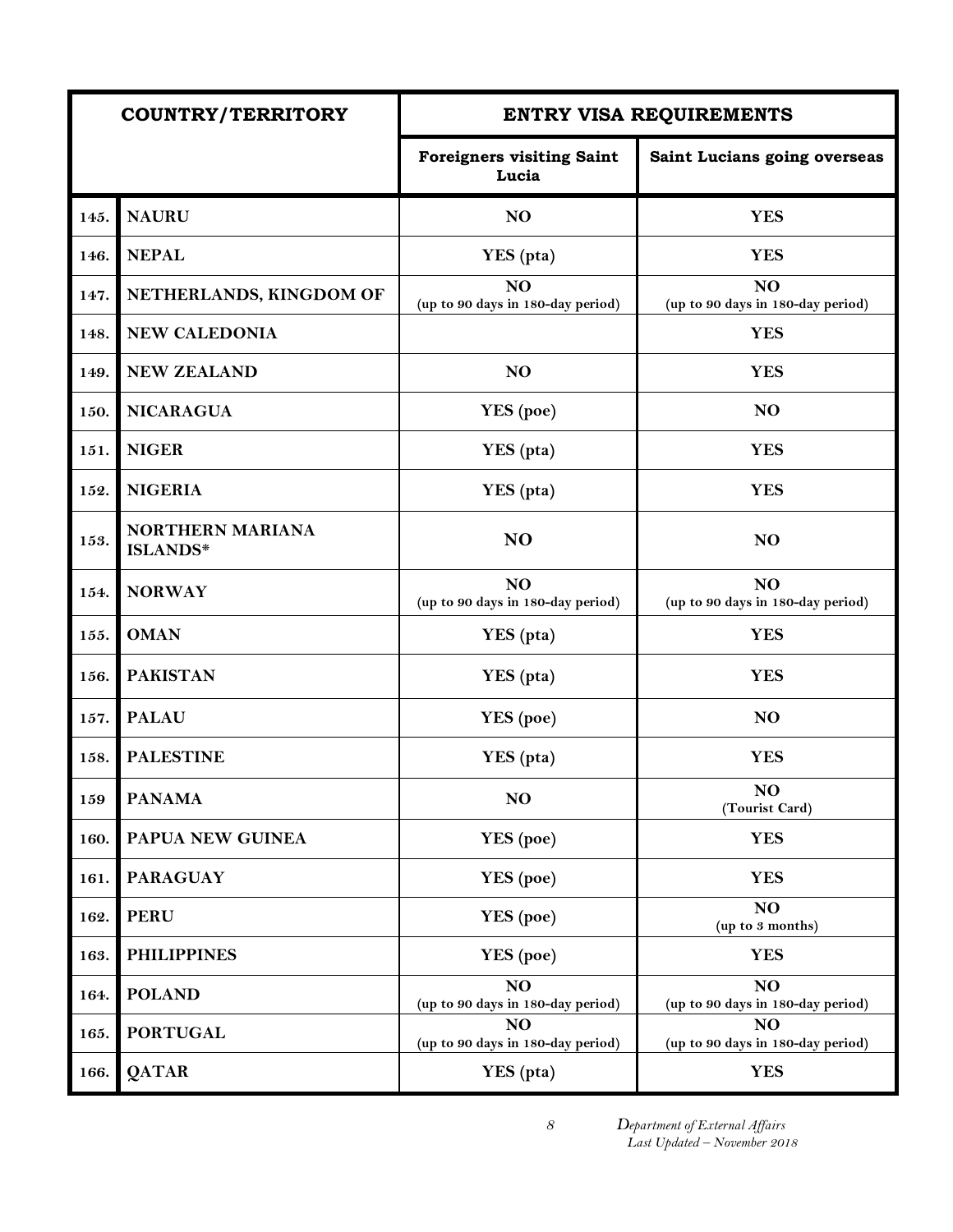| <b>COUNTRY/TERRITORY</b> |                                                   |                                            | <b>ENTRY VISA REQUIREMENTS</b>  |
|--------------------------|---------------------------------------------------|--------------------------------------------|---------------------------------|
|                          |                                                   | <b>Foreigners visiting Saint</b><br>Lucia  | Saint Lucians going<br>overseas |
| 167.                     | <b>REUNION*</b>                                   | <b>YES</b>                                 | <b>YES</b>                      |
| 168.                     | <b>RUSSIAN FEDERATION</b>                         | N <sub>O</sub><br>(effective October 2011) | <b>YES</b>                      |
| 169.                     | <b>ROMANIA</b>                                    | NO                                         | NO                              |
| 170.                     | <b>RWANDA</b>                                     | YES (pta)                                  | <b>YES</b>                      |
| 171.                     | SABA*                                             | N <sub>O</sub>                             | N <sub>O</sub>                  |
| 172.                     | <b>ST. EUSTATIUS*</b>                             | NO                                         | NO                              |
| 173.                     | ST. HELENA*                                       | NO                                         | NO                              |
| 174.                     | <b>ST. MARTIN*</b>                                | N <sub>O</sub>                             | N <sub>O</sub>                  |
| 175.                     | <b>ST. MAARTEN</b>                                | N <sub>O</sub>                             | <b>YES</b>                      |
| 176.                     | ST. PIERRE & MIGUELON*                            | YES (poe)                                  | <b>YES</b>                      |
| 177.                     | <b>ST. KITTS &amp; NEVIS</b>                      | NO                                         | NO                              |
| 178.                     | <b>ST. VINCENT &amp; THE</b><br><b>GRENADINES</b> | NO                                         | NO                              |
| 179.                     | <b>SAMOA (WESTERN)</b>                            | NO                                         | YES (poe)                       |
| 180.                     | <b>SAN MARINO</b>                                 | NO                                         | <b>YES</b>                      |
| 181.                     | <b>SAO TOME &amp; PRINCIPE</b>                    | YES (poe)                                  | <b>YES</b>                      |
| 182.                     | <b>SAUDI ARABIA</b>                               | YES (pta)                                  | <b>YES</b>                      |
| 183.                     | <b>SENEGAL</b>                                    | YES (poe)                                  | <b>YES</b>                      |
| 184.                     | <b>SERBIA</b>                                     | YES (pta)                                  | <b>YES</b>                      |
| 185.                     | <b>SEYCHELLES</b>                                 | NO                                         | NO                              |
| 186.                     | <b>SIERRA LEONE</b>                               | YES (poe)                                  | <b>YES</b>                      |
| 187.                     | <b>SINGAPORE</b>                                  | <b>YES</b><br>(up to 15 days)              | NO<br>(up to 14 days)           |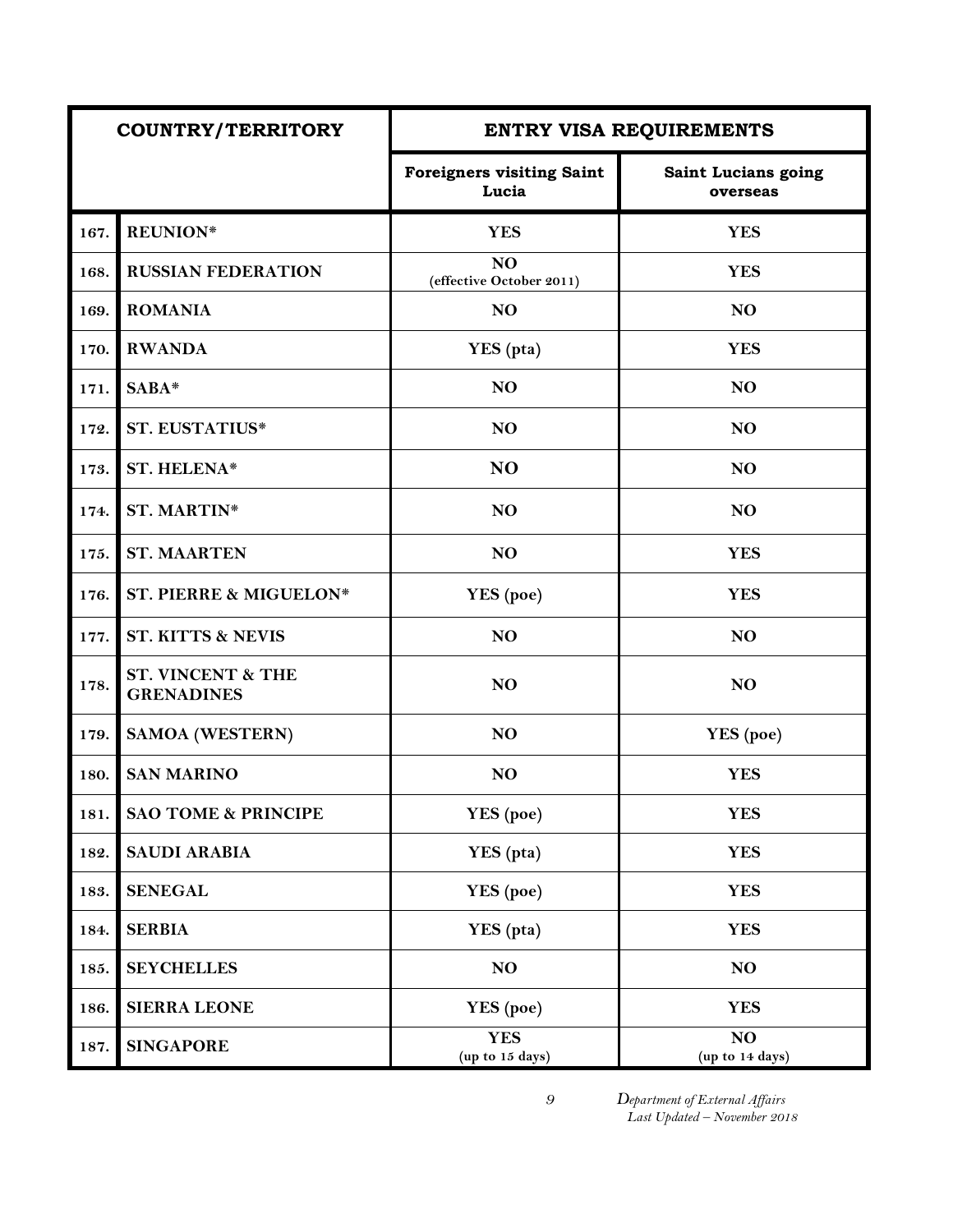|      | <b>COUNTRY/TERRITORY</b>                        |                                                     | <b>ENTRY VISA REQUIREMENTS</b>                       |
|------|-------------------------------------------------|-----------------------------------------------------|------------------------------------------------------|
|      |                                                 | <b>Foreigners visiting Saint</b><br>Lucia           | <b>Saint Lucians going</b><br>overseas               |
| 188. | <b>SLOVAKIA</b>                                 | N <sub>O</sub><br>(up to 90 days in 180-day period) | NO <sub>1</sub><br>(up to 90 days in 180-day period) |
| 189. | <b>SLOVENIA</b>                                 | N <sub>O</sub><br>(up to 90 days in 180-day period) | N <sub>O</sub><br>(up to 90 days in 180-day period)  |
| 190. | <b>SOLOMON ISLANDS</b>                          | N <sub>O</sub>                                      | <b>YES</b>                                           |
| 191. | <b>SOMALIA</b>                                  | YES (pta)                                           | <b>YES</b>                                           |
| 192. | <b>SOUTH AFRICA</b>                             | N <sub>O</sub>                                      | <b>YES</b>                                           |
| 193. | <b>SPAIN</b>                                    | NO.<br>(up to 90 days in 180-day period)            | NO<br>(up to 90 days in 180-day period)              |
| 194. | <b>SRI LANKA</b>                                | YES (pta)                                           | <b>YES</b>                                           |
| 195. | <b>SUDAN</b>                                    | YES (poe)                                           | <b>YES</b>                                           |
| 196. | <b>SURINAME</b>                                 | N <sub>O</sub>                                      | <b>NO</b>                                            |
| 197. | THE KINGDOM OF ESWATINI<br>(formerly SWAZILAND) | N <sub>O</sub>                                      | <b>YES</b>                                           |
| 198. | <b>SWEDEN</b>                                   | N <sub>O</sub><br>(up to 90 days in 180-day period) | NO<br>(up to 90 days in 180-day period)              |
| 199. | <b>SWITZERLAND</b>                              | NO<br>(up to 90 days in 180-day period)             | NO<br>(up to 90 days in 180-day period)              |
| 200. | <b>SYRIA</b>                                    | YES (pta)                                           | <b>YES</b>                                           |
| 201. | <b>TAJIKISTAN</b>                               | YES (pta)                                           | <b>YES</b>                                           |
| 202. | <b>TANZANIA</b>                                 | N <sub>O</sub>                                      | N <sub>O</sub>                                       |
| 203. | <b>THAILAND</b>                                 | YES (poe)                                           | <b>YES</b>                                           |
| 204. | (TAIWAN) REPUBLIC OF CHINA                      | N <sub>O</sub>                                      | NO<br>NO (DIPLOMATIC & OFFICIAL)                     |
| 205. | <b>TIMOR - LESTE (EAST</b><br>TIMOR)            | YES (poe)                                           | YES (poe)<br>(up to 30 days)                         |
| 206. | <b>TOGO</b>                                     | YES (poe)                                           | <b>YES</b>                                           |
| 207. | <b>TONGA</b>                                    | N <sub>O</sub>                                      | N <sub>O</sub>                                       |
| 208. | <b>TRINIDAD &amp; TOBAGO</b>                    | N <sub>O</sub>                                      | N <sub>O</sub>                                       |
|      |                                                 | 10                                                  | Department of External Affairs                       |

 *Last Updated – November 2018*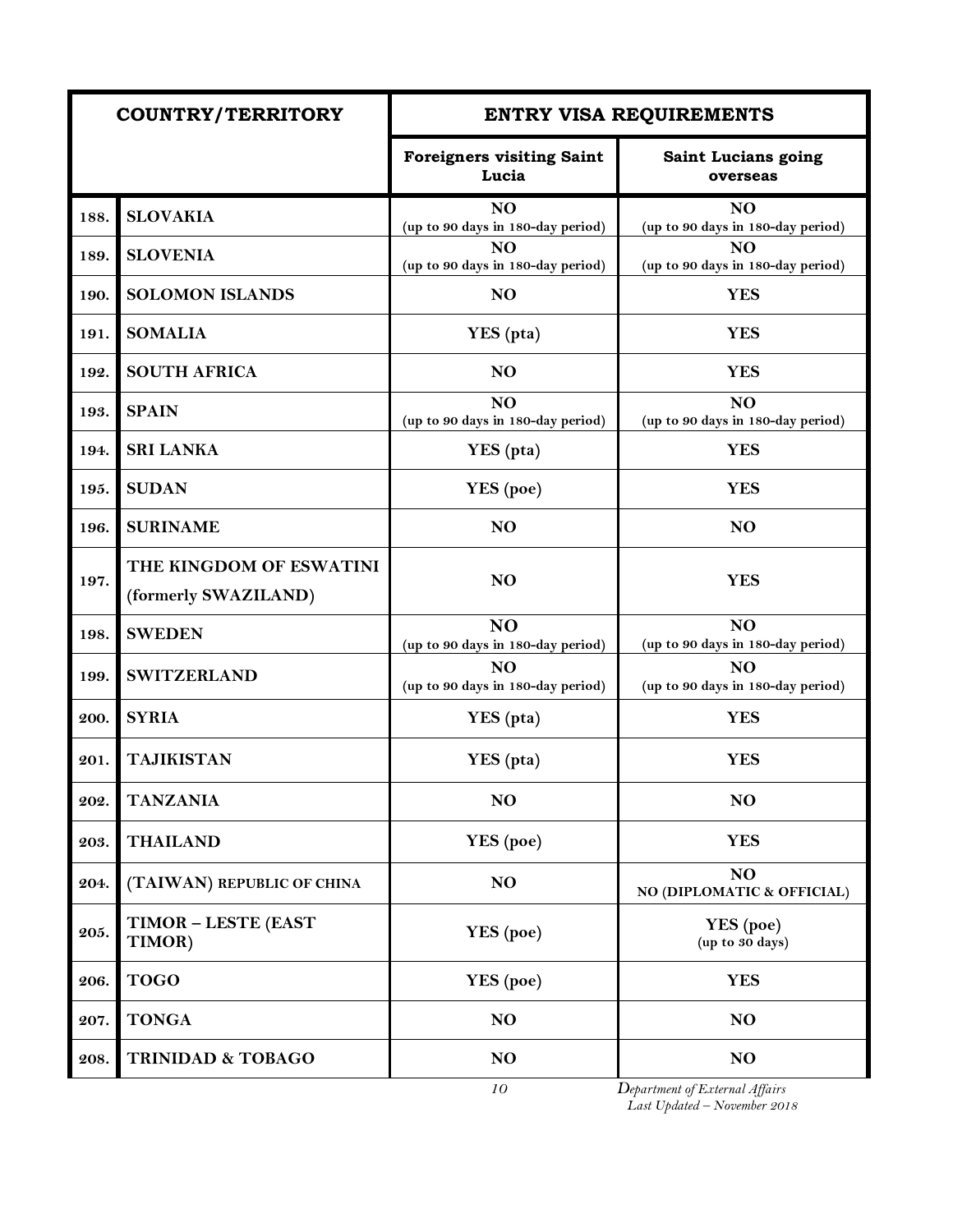|      | <b>COUNTRY/TERRITORY</b>                    |                                           | <b>ENTRY VISA REQUIREMENTS</b>                     |
|------|---------------------------------------------|-------------------------------------------|----------------------------------------------------|
|      |                                             | <b>Foreigners visiting Saint</b><br>Lucia | Saint Lucians going<br>overseas                    |
| 209. | <b>TUNISIA</b>                              | YES (pta)                                 | N <sub>O</sub>                                     |
| 210. | <b>TURKEY</b>                               | NO                                        | YES (On arrival US\$20)<br>NO (DIPLOMATIC)         |
| 211. | <b>TURKMENISTAN</b>                         | YES (pta)                                 | <b>YES</b>                                         |
| 212. | <b>TURKS &amp; CAICOS ISLANDS*</b>          | N <sub>O</sub>                            | N <sub>O</sub>                                     |
| 213. | <b>TUVALU</b>                               | N <sub>O</sub>                            | <b>YES</b>                                         |
| 214. | <b>UGANDA</b>                               | YES (poe)                                 | <b>YES</b>                                         |
| 215. | <b>UKRAINE</b>                              | YES (pta)<br>NO (DIPLOMATIC/OFFICIAL      | <b>YES</b>                                         |
| 216. | <b>UNITED ARAB EMIRATES</b>                 | NO                                        | <b>YES</b> (Regular)<br>NO (Diplomatic & Official) |
| 217. | <b>UNITED KINGDOM</b>                       | NO                                        | NO                                                 |
| 218. | UNITED STATES OF AMERICA                    | NO                                        | <b>YES</b>                                         |
| 219. | <b>URUGUAY</b>                              | N <sub>O</sub>                            | <b>YES</b>                                         |
| 220. | <b>UZBESKISTAN</b>                          | YES (pta)                                 | NO<br>(Up to 30 days)                              |
| 221. | <b>VANUATU</b>                              | NO                                        | <b>YES</b>                                         |
| 222. | VENEZUELA, BOLIVARIAN<br><b>REPUBLIC OF</b> | <b>YES</b>                                | N <sub>O</sub><br>(up to 90 days)                  |
| 223. | <b>VIETNAM</b>                              | YES (poe)                                 | <b>YES</b>                                         |
| 224. | <b>WALLIS &amp; FORTUNA*</b>                | YES (poe)                                 | NO<br>(up to 14 days)                              |
| 225. | WEST BANK*                                  | YES (poe)                                 | <b>YES</b>                                         |
| 226. | <b>YEMEN</b>                                | YES (pta)                                 | <b>YES</b>                                         |
| 227. | ZAIRE*                                      | YES (pta)                                 | <b>YES</b>                                         |
| 228. | <b>ZAMBIA</b>                               | N <sub>O</sub>                            | NO                                                 |
| 229  | <b>ZIMBABWE</b>                             | YES (poe)                                 | NO                                                 |